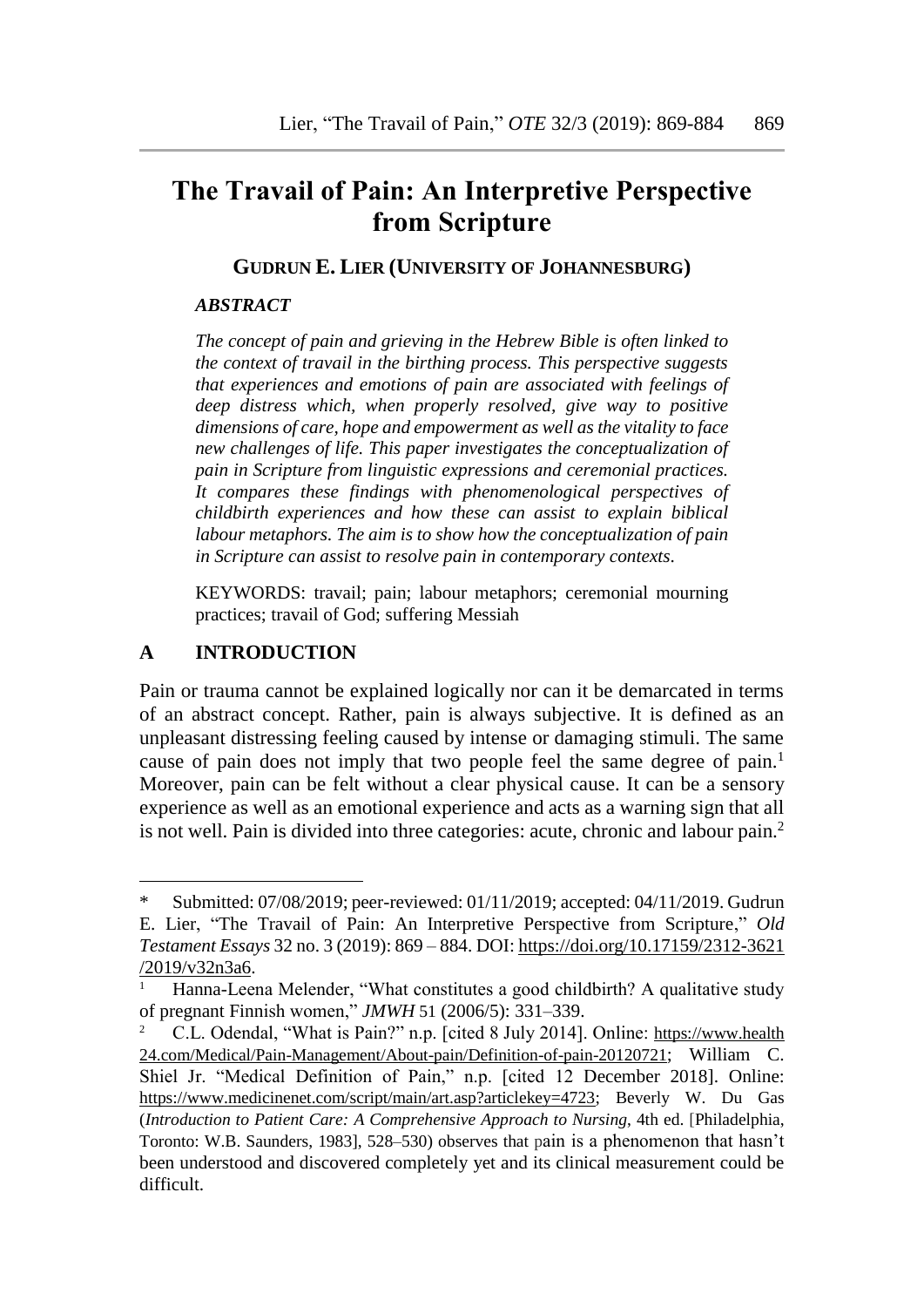This contribution aims to investigate:

- 1 How pain is conceptualized in the Hebrew Scriptures; in particular, pain as "travail" where travail refers to the struggle with pain.
- 2 Ceremonial practices from Scripture that demonstrate the travail of pain.
- 3 How the phenomenology of childbirth, in terms of its consciousness and the objects of direct experience, exhibits the struggle with pain and is used as a metaphor for pain in Scripture.
- 4 How the pain of the suffering Messiah epitomizes the ultimate travail.

The research approach is multifaceted and conducted from an interdisciplinary perspective because pain or trauma is experienced through a multiplicity of realities. Lisa Cataldo defines trauma as an experience that "[…] overwhelms the psyche's ability to assimilate or integrate experience and is characterized by *neurological* and *physiological* changes and adaptations focused on survival."<sup>3</sup> [My emphasis, G.L.] She notes, furthermore, that many studies of the relationship between trauma and spirituality conclude that spirituality is a positive force for healing and that religious connection can provide a framework to locate suffering.<sup>4</sup>

The study will first explore the notion of pain from an assortment of lemmas, which the Hebrew Text employs to describe expressions of pain. It will be shown from Scripture how the struggle with pain was accepted as part of life in ancient times through the demonstration of ceremonial practices.<sup>5</sup> The study will, furthermore, seek to reveal from the phenomenology of labour, how childbearing women demonstrate their struggle with pain, and how their struggles can assist with understanding the metaphors of travail in Scripture. In line with this metaphorical understanding, the study will reason from a theological perspective, how the suffering Messiah in Old and New Testament Scriptures is perceived to epitomize the travail of pain through the childbirth metaphor, birthing hope and new life for mankind.

l

<sup>&</sup>lt;sup>3</sup> Lisa M. Cataldo, "I know That My Redeemer Lives: Relational Perspectives in Trauma, Dissociation and Faith," *Pastoral Psychol* 62 (2013): 793.

<sup>&</sup>lt;sup>4</sup> Cataldo, "Relational Perspectives in Trauma," 794.<br><sup>5</sup> Robert J. Gatchel & Dennis C. Turk (*Psychosoc* 

<sup>5</sup> Robert J. Gatchel & Dennis C. Turk (*Psychosocial Factors in Pain: Critical Perspectives*, 1st ed. [New York: Guilford Press, 1999], 302) observe, "Historical documents show that some societies have accepted pain as a part of their life and *considered it as a fundamental element for growth and spiritual promotion.*" [My emphasis, G.L.]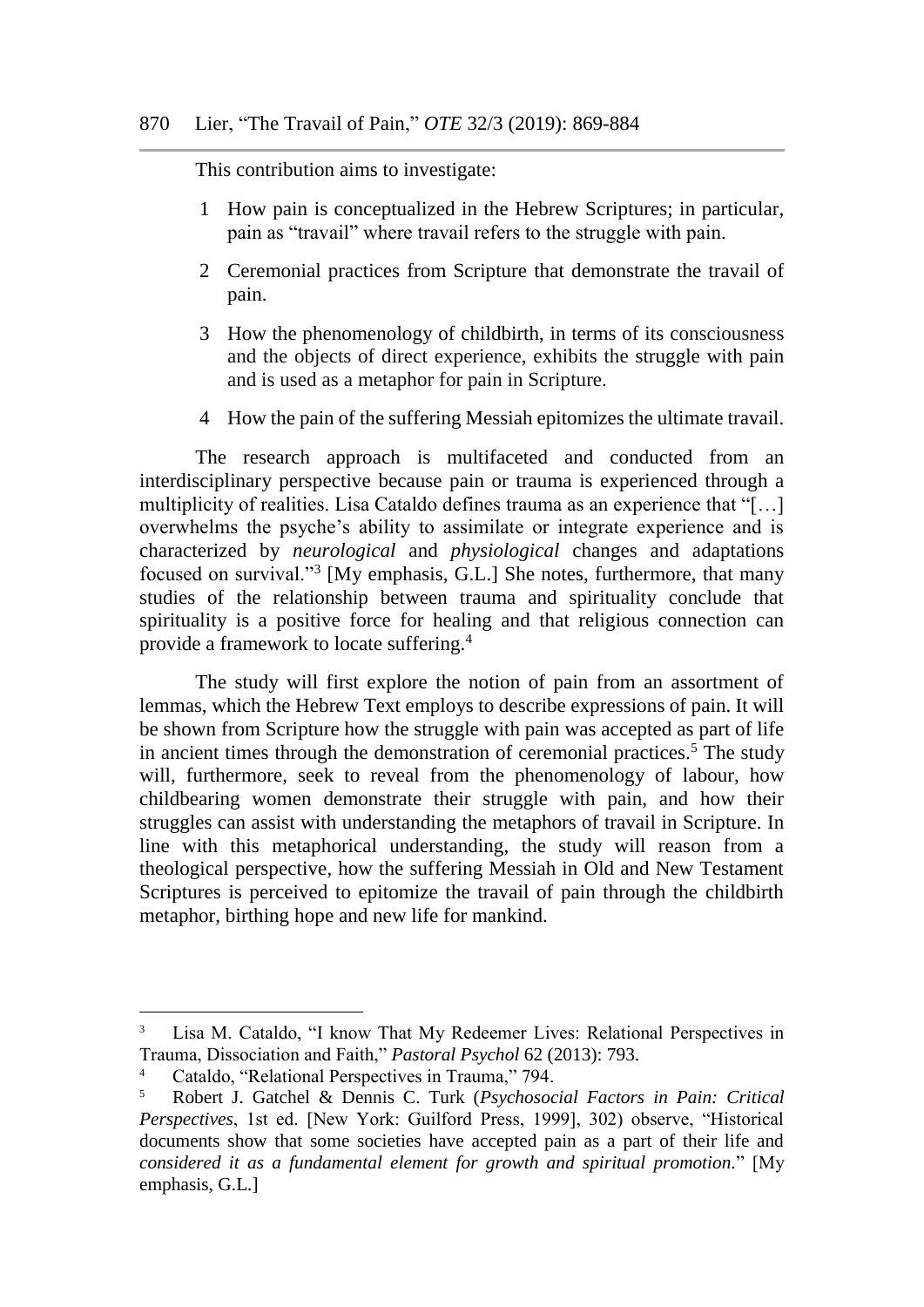#### **B THE CONCEPTUALISATION OF PAIN IN THE HEBREW SCRIPTURES**

Job 14:22 possibly provides the most typical description of pain in the Hebrew Scriptures, portraying Job's physical agony in correspondence to the anguish of his inner self: אַ יִּרְבְּשֵׂרוֹ עֲלָיו יִכְאָב וְנַפְּשׁוֹ עָלִיו תָּאֲבַל impain, "But his flesh upon him is in pain and *his soul* within him mourns".<sup>6</sup> [My emphasis, G.L.] (cf. Ps 69:29; Isa 65:14: Jer 15:18).<sup>7</sup> The verse makes use of the literary device of parallelism to connect outer pain with inner pain as an integrated experience, where the body as a whole entity is subjected to suffering.<sup>8</sup>

Job's physical pain is linked to the Hebrew noun בָּשֶׂר "flesh" and entails the corporeal agony from nerve stimulation, whereas the term שֶּׁפֶּנ" inner self" refers to the severe distress of the part whereby a person thinks, feels, wills, and desires.<sup>9</sup> In the latter instance, the preposition על is used idiomatically to give pathos to the expression of emotion by emphasizing the individual who is its subject, and who, as it were, feels the emotion acting *upon* him.<sup>10</sup>

Significantly, the root meaning of כְּאֵב "anguish" can denote pain as a symptom of physical hurt or disorder (Isa 17:11); in the same, pain as a fundamental feeling of emotional distress that people try to avoid (Jer 15:18; Job 16:6  $[2 \times]$ ).<sup>11</sup> This suggests that physical pain is not perceived detached from emotional pain (Ps 39:3-5; Job 2:7-13  $[3\times]$ ).<sup>12</sup> However, whereas physical pain

<sup>&</sup>lt;sup>6</sup> Translations from Hebrew into English are my own, unless indicated otherwise.

<sup>7</sup> Hebrew texts are taken from: Francis I. Andersen & A. Dean Forbes. *The Hebrew Bible: Andersen-Forbes Analyzed Text* (Lexham Press, 2008; Logos 8 edition).

<sup>8</sup> David B. Mumford notes ("Emotional Distress in the Hebrew Bible: Somatic or Psychological?" *BJP* 160 (1992/1): 92, doi:10.1192/bjp.160.1.92): "Usually somatic and psychological expressions were paired together, utilising the 'parallelism' of Hebrew verse form. Biblical Hebrew thus incorporated a powerful and sophisticated language of emotional expression." Amy B. Wachholtz, Michelle J. Pearce & Harold J. Koenig ("Exploring the Relationship between Spirituality, Coping, and Pain," *J Behav Med.* 30 [August 2007/4]: 311), doi: https://doi.org/10.1007/s10865-007-9114- 7) have found that there "is growing recognition that persistent pain is a complex and multidimensional experience stemming from the interrelationship among biological, psychological, social, and spiritual factors." Yael Abrahami (*The Senses of Scripture: Sensory Perception in the Hebrew Bible* [New York: T & T Clark, 2012], 26) observes that the distinction between body and mind, mental and physical perception is alien to the biblical worldview.

<sup>9</sup> Francis Brown, Samuel R. Driver & Charles A. Briggs, *[Enhanced Brown-Driver-](https://ref.ly/logosres/bdb?ref=BrownDriverBriggs.BDB+753.2&off=585&ctx=%D7%99%D6%B4%D7%A9%D7%81%D6%B0%D7%A2%D6%B4%D7%99+%D7%95%D6%BC%D7%9B%D6%B0%D7%91%D6%B9%D7%93%D6%B4%D7%99.%0a~d.+%D7%A2%D7%9C+is+used+idiom.)[Briggs Hebrew and English Lexicon](https://ref.ly/logosres/bdb?ref=BrownDriverBriggs.BDB+753.2&off=585&ctx=%D7%99%D6%B4%D7%A9%D7%81%D6%B0%D7%A2%D6%B4%D7%99+%D7%95%D6%BC%D7%9B%D6%B0%D7%91%D6%B9%D7%93%D6%B4%D7%99.%0a~d.+%D7%A2%D7%9C+is+used+idiom.)* (Oxford: Clarendon Press, 1977), 456.1.

<sup>10</sup> Brown, Driver & Briggs, *Lexicon,* 753.

<sup>11</sup> John D. Barry et al., *[The Lexham Analytical Lexicon of the Hebrew Bible](https://ref.ly/logosres/lxhebanlex?hw=%D7%9B%D6%BC%D6%B0%D7%90%D6%B5%D7%91&off=171&ctx=ain+(emotional)+n.%2c+~emotional+distress+t)* (Bellingham, WA: Lexham Press, 2017; Logos 8 edition).

<sup>12</sup> [Barry et al.](https://ref.ly/logosres/lxhebanlex?hw=%D7%9B%D6%BC%D6%B0%D7%90%D6%B5%D7%91&off=71&ctx=%D6%B7%D7%9B%D6%B0%D7%90%D6%B9%D7%91%0aBible+Senses%0a~anguish+n.%2c+extreme+)*, Lexham.* N.M. Beigi, K. Broumandfar, P. Bahadoran & H.A. Abedi ("Women's Experience of Pain during Childbirth," *Iran J Nurs Midwifery* 15 [2010/2]: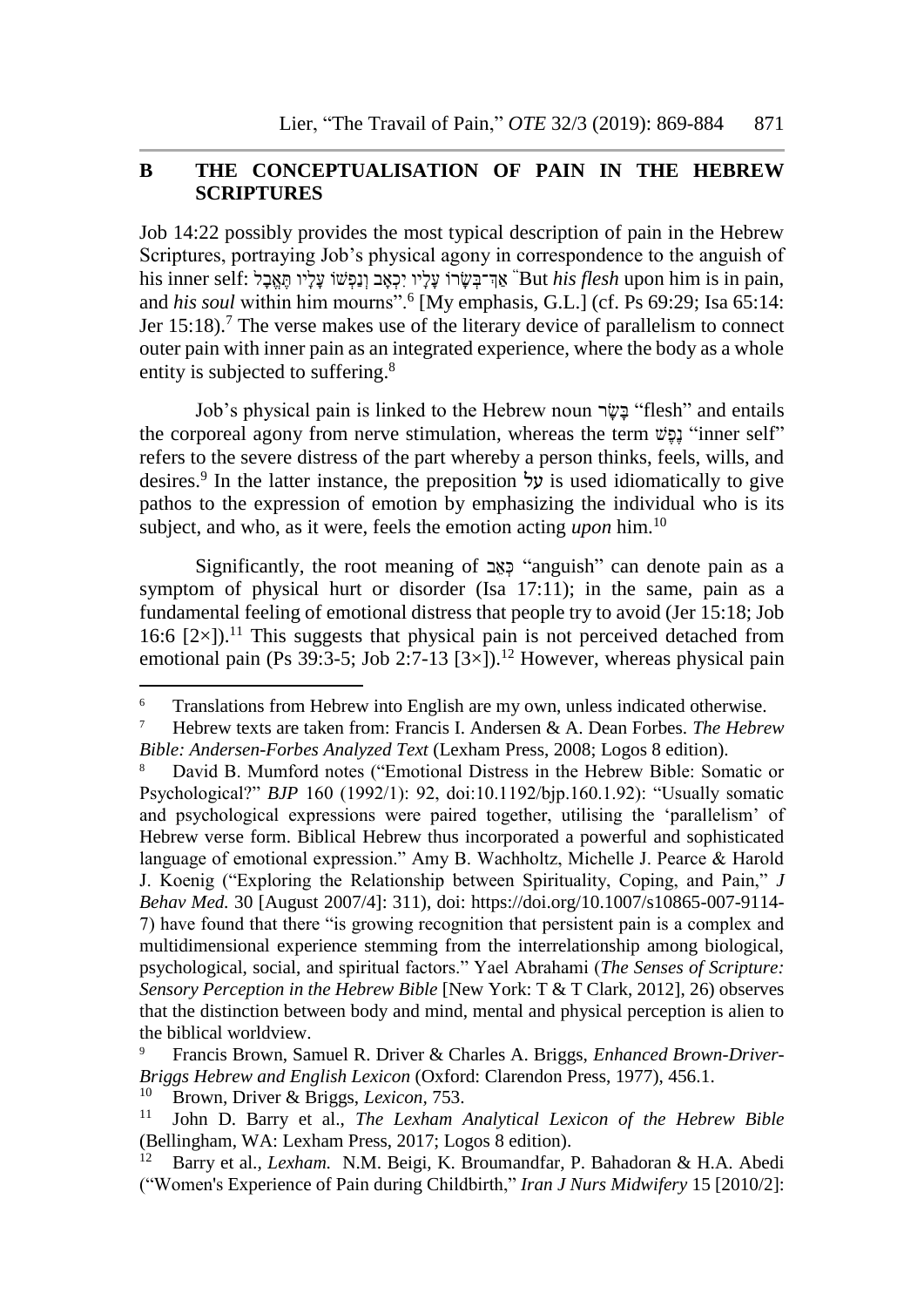is perceptible from various manifestations, the trauma of the inner self can be subtly evasive.<sup>13</sup> Significantly, it is the trauma of the שֶּׁפֶּנ or "inner self" that Scripture invariably seeks to address, e.g., in Psalm 42:5 the psalmist soothes his inner being by speaking to his soul and asking it why it is so dejected. The aspect of soul trauma or emotional pain will be further explored in the following subsections from linguistic and empirical evidence in the Hebrew Scriptures and from observing pain in relation to phenomenological parameters.<sup>14</sup>

#### **C LINGUISTIC PERSPECTIVES OF PAIN**

The Hebrew Bible describes the concept of pain in several Hebrew words.<sup>15</sup> Of these words, as noted above, the noun כְּאֵב encompasses pain as emotional distress or a state of psychological pain (Job 16:6; Isa 17:11; 65:14; Jer 15:8), and pain as a physical sensation (Job 14:22; Ps 69:29). The derived noun בְּכָאׂב is similarly employed in the context of suffering, denoting feelings of mental as well as physical pain (Job 33:19; Ps 38:17; 69:26; Jer 30:15; 45:3; 51:8). The root עצב occurs in 3 variations to describe pain: (1) ב ֶצ ֶע" hurt; strenuous work; pain" (Gen  $3:16$ ); (2) עָצָבוֹן "anxious toil, hardship; agony" (1 Chr 4:10); and (3) עִצָּבוֹן "anxious toil, hardship" (Gen 3:16; 3:17; 5:29). The adjective הו $\alpha$  is used to describe pain, attributively, in terms of its "bitterness" (Num 5:24; 5:27; Job 10:1).

Five words are specifically associated with labour pains, describing not only aspects of somatic sensation of acute physical discomfort associated with contractions of the uterus during laboursuch as physical pangs and agony, but also emotional facets relating to feelings of anguish, fear and sorrow: (1) חבל "labour" pains, foetus" (Isa 66:7); (2) יְחֵיל (to be in labour; to writhe, to bring forth (through labour); fear and pain" (Job 15:20; Jer 51:29) and its variant (3) חילה "labour pains; (metaph.) pain" (Job 6:10). (4) The word יר ִצ at 1 Samuel 4:19 and Daniel 10:16 specifically speaks of the physical pangs and spasms experienced when a woman is about to give birth. (5) At Jeremiah 48:41 and 49:22, the term צרר refers to the distressed state of the heart of a woman during labour i.e., to be wrapped, enveloped, tied up, cramped, hampered, constricted, depressed and worried.

<sup>77–82)</sup> found that labour pain is a complicated result of interactions between numerous mental and physiological factors so to control the pain.

<sup>&</sup>lt;sup>13</sup> spiritscienceandmetaphysics.com "Latest studies find that body pain correlates with spiritual and emotional pain," n.p. [cited 12 March 2018]. Online: [https://www.the](https://www.the-limitless-minds.com/2018/03/12/latest-studies-find-body-pain-correlates-spiritual-emotional-pain/)[limitless-minds.com/2018/03/12/latest-studies-find-body-pain-correlates-spiritual-emotional](https://www.the-limitless-minds.com/2018/03/12/latest-studies-find-body-pain-correlates-spiritual-emotional-pain/)[pain/](https://www.the-limitless-minds.com/2018/03/12/latest-studies-find-body-pain-correlates-spiritual-emotional-pain/). "Physical pain functions to warn a person that there is still emotional work to be done", said Dr Susan Babel for *Psychology Today* (Melissa Bell, "12 Types of Chronic Pain Directly Related to Emotional States," n.p. [cited 27 February 2016]. Online: [https://www.thehealthsciencejournal.com/12-types-of-chronic-pain-directly-related-to-emotio](https://www.thehealthsciencejournal.com/12-types-of-chronic-pain-directly-related-to-emotio%20nal-states/)  [nal-states/](https://www.thehealthsciencejournal.com/12-types-of-chronic-pain-directly-related-to-emotio%20nal-states/).

<sup>&</sup>lt;sup>14</sup> The phenomenological approach relies solely on personal experience.

<sup>15</sup> In this section, all lexical translations are according to Barry et al., *Lexham*.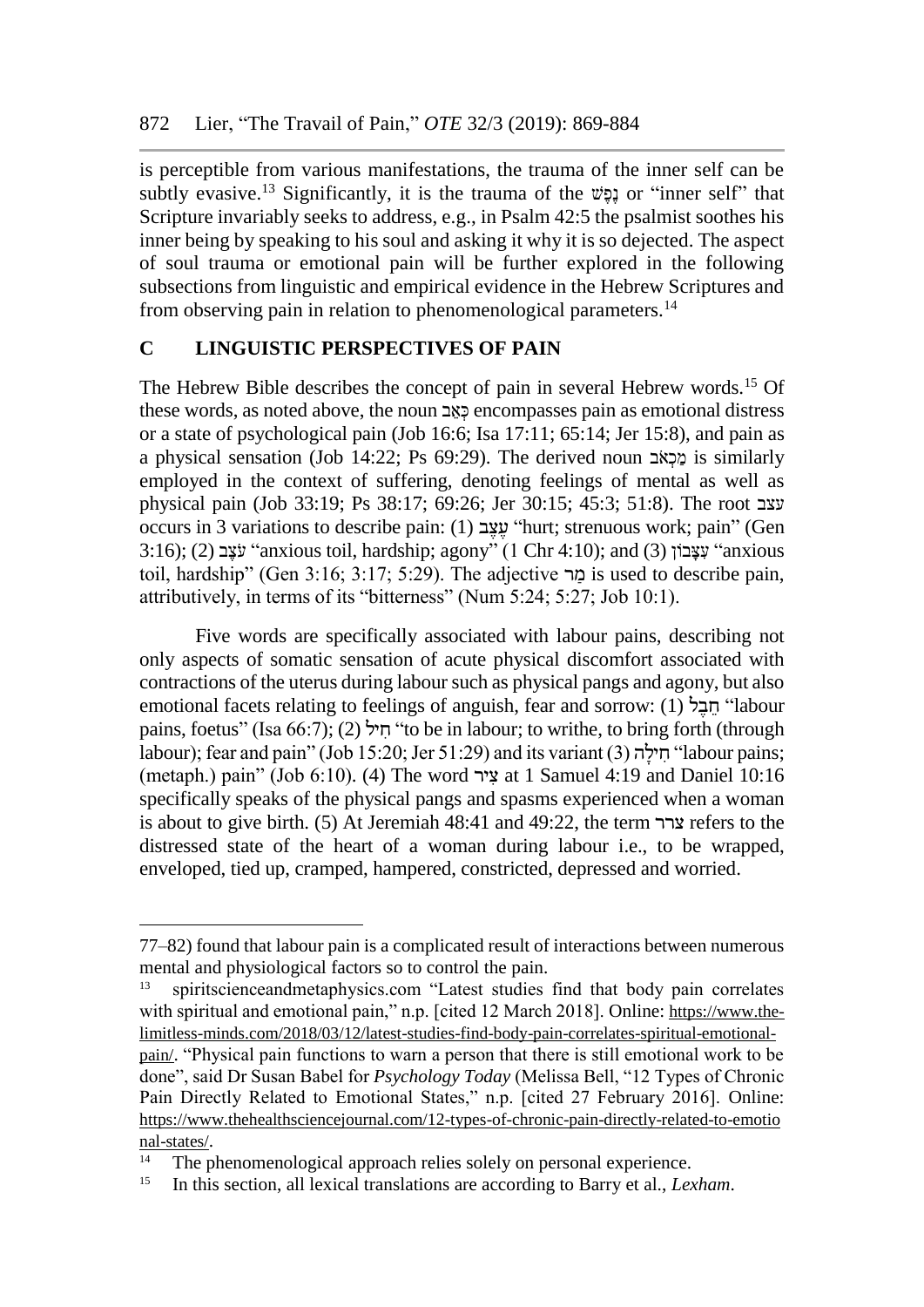# **D DEMONSTRATIONS OF PAIN IN SCRIPTURE**

Scripture attests to different roots of pain. Traumatic experiences such as death (Gen 50:10), abandonment (1 Sam 15:35), disobedience (Ezra 9:4-7), despair (Joel 1:9-10), disease (Job 2:11-13), oppression (Ps 42:9-11) and exile (Mic 4:10) were linked to various outward expressions of grief and demonstrated through different ceremonial practices.<sup>16</sup>

# **1 Ceremonial mourning practices**

In the following, some mourning practices will be described in more detail.

## *a Judgement and exile*

In the face of impending judgement and exile, Ezekiel was commanded to האָנָה בִּשְׁבָרוֹן מַתְנַיִם "groan with crushing of hips" as one would groan from the pain of physically crushed hips. To "groan with crushing of hips" was a figurative expression to indicate emotional distress. Hips represented the seat of strength (Ezek 21:11), and their breaking or crushing symbolized the entire collapse of strength.<sup>17</sup>

## *b Shame and despair*

To exhibit sorrow and shame, Jeremiah physically slapped his upper thigh: י סָפַקְתְּי עַל־יַיֲךָ בֹּשְׁתִּי (Jer 31:19).<sup>18</sup> To parade "Jer 31:19" (Jer 31:19) the shame of Egypt, the Lord told Isaiah to loosen the sackcloth from his loins to expose his buttocks and to take off his shoes and walk barefoot for three years (Isa 20:2; cf. also Isa 47:2). After her brother Amnon had raped her, Tamar poured dust on her head, rent her tunic, and placed her hand on her head in distress, sorrow, and humiliation and as she left, she was "crying out" (וזעקה) (2 Sam 13:19; cf. also 2 Sam 15:32).

## *c Death*

 $\overline{a}$ 

Mourning over a deceased was expressed through a lyrical form of lament with the onomatopoeic interjection ויֹה" Oi" (Jer. 22:18).19 When Jacob thought that Joseph had been torn to pieces, he rent his garments and put sackcloth on his loins as he "mourned" (ו<sub>'</sub>תאבל) his favourite son's death (Gen. 37:34). David

<sup>16</sup> David Witthoff, ed., *[The Lexham Cultural Ontology Glossary](https://ref.ly/logosres/lxhmglssryntlgy?hw=Wailing&off=19&ctx=Wailing%0aDefinition%0a~Vocalizing+grief+thro)* (Bellingham, WA: Lexham Press, 2014); William Smith, *[Smith's Bible Dictionary](https://ref.ly/logosres/smiths?hw=Mourning&off=249&ctx=g+may+be+mentioned%3a+~(a)+Rending+the+clot)* (Nashville: Thomas Nelson, 1986). Dennis C. Turk & Akiko Okifuji ("What Factors Affect Physicians' Decisions to Prescribe Opioids for Chronic Noncancer Pain Patients?" *Clin J Pain* 13 [1997/4]: 334) found that physicians believed that behavioural demonstrations of pain indicated something important about the nature of a patient's pain.

<sup>17</sup> Brown, Driver & Briggs, *Lexicon,* 608.

<sup>18</sup> Brown, Driver & Briggs, *Lexicon,* 706.

<sup>19</sup> Brown, Driver & Briggs, *Lexicon,* 222.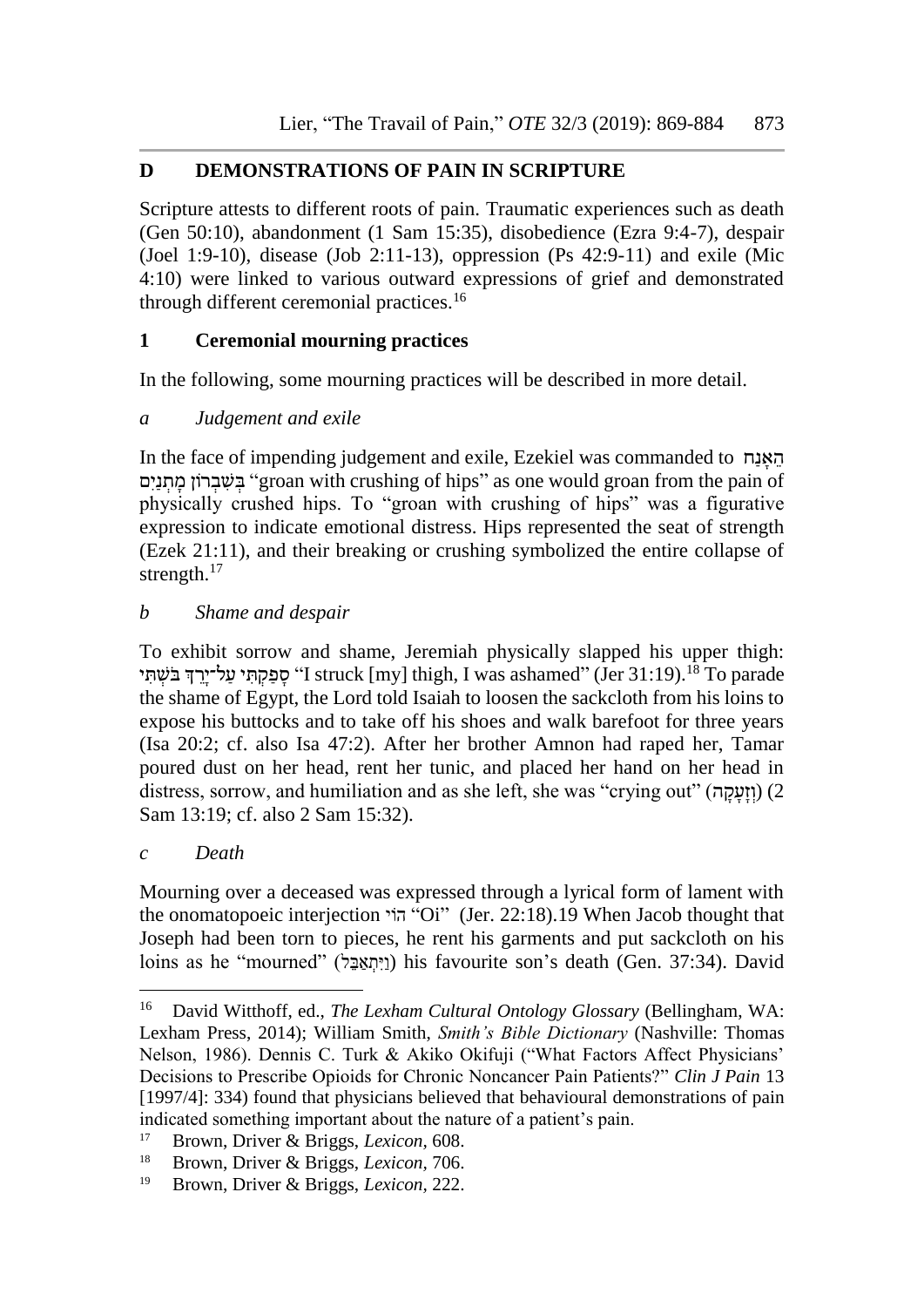commanded that people should rend their clothes and gird themselves with sackcloth and "wail" (וְסָפְּדוּ) for Abner (2 Sam 3:31). Joab hired a woman to "be a mourner" (הִתְאֲבְלִי־נָא) and put on "garments of mourning" (בְגְדֵי־אֱבָל) and not to anoint herself with oil as a woman would do that mourned for the dead (2 Sam 14:2). At Jeremiah 8:21 the verb קדרת<sup>י</sup> I am squalid" is used, which is a figurative rendering of the neglected, soiled dress of a mourner. Additional aspects of personal neglect for the show of grief were letting the hair hang loose or shaving the head, not tending to the feet or fingernails, not trimming the beard or washing clothes (Lev 10:6; Deut 21:12-13; 2 Sam 19:25). On hearing about Absalom's death, David enwrapped his face, which is figurative as a sign of mourning, and "cried out" (ויזעק) "with a loud voice" (לוֹל גִּדֹוֹל) (2 Sam 19:5).20 Other additional expressions for mourning were laceration of the skin and partaking in mourner's bread and the cup of consolation to comfort the bereaved for the dead (Jer 16:6-8); hiring professional wailing-women to wail in the streets (Eccl 12:5; Jer 9:16; Amos 5:16); convening friends or passers-by to join the lamentations of bereaved or aggrieved persons for a length of time (Gen 50:3; Judg 11:40; Job 2:11; 30:25) and displaying commensurate grief by sitting or lying in silence and weeping with fasting (Gen 23:3; Judg 20:26).

## *d Disobedience, disease, abandonment, and oppression*

 $\text{Wailing } (\sqrt{\text{gap}})$ , crying (בכה $(\sqrt{\text{gap}})$ , fasting (צום) and becoming squalid (קדר) were also actions that expressed grief other than mourning for the dead (2 Sam 1:12). When David sought God in supplication for the child of his waywardness, he abstained from eating bread, wept and lay on the earth all night (2 Sam 3:35; 12:16, 22). Uncleanness (סְמָאֵה) prohibited a person to participate in the sacrifice of peace-offerings (Lev 7:20; Deut 26:14). Disease also made someone unclean. Lepers had to cover their moustache, rent their clothes, let their hair hang loose and cry aloud "unclean, unclean" (וטמאן טמא) (Lev 13:45). In a display of grief over Absalom's conspiracy, David covered his head and went barefoot, weeping  $(\sqrt{\pi})$  (2 Sam 15:30). Oppression by the enemy caused the Psalmist to go about in a soiled garment (לְמְה־קֹדֶר אֵלֹיָ) to exemplify (הֹוֹי יֹאלֹה־ק the darkness of his depression (Ps 42:9-11).

# **E PHENOMENOLOGICAL PARAMETERS OF PAIN**

It is striking that pain in its various forms and manifestations is overwhelmingly described in Scripture in connotation with the birthing process. Thus Jeremiah 13:21b metaphorically describes Judah's exile to captivity in terms of labour pains: הֲלוֹא חֲבָלִים יֹאחֱזוּךְ כְּמוֹ אֵשֶׁת לֵדָה "shall not labour pains seize you, such as a woman bringing forth?"<sup>21</sup> and Jeremiah 49:24 likens Damascus to a travailing woman: צֵרָה וַחֲבָלִים אֲחָזַתָּה כַּיוֹלֵדָה "anguish and labour pains have seized her, as

<sup>&</sup>lt;sup>20</sup> Brown, Driver & Briggs, *Lexicon*, 532.

<sup>21</sup> English translations according to the *[American Standard Version](https://ref.ly/logosres/asv?ref=BibleKJV.Je13.21&off=117&ctx=+be+friends+to+thee%3f~+shall+not+sorrows+t)* (Oak Harbor, WA: Logos Research Systems, Inc., 1995), unless stated otherwise.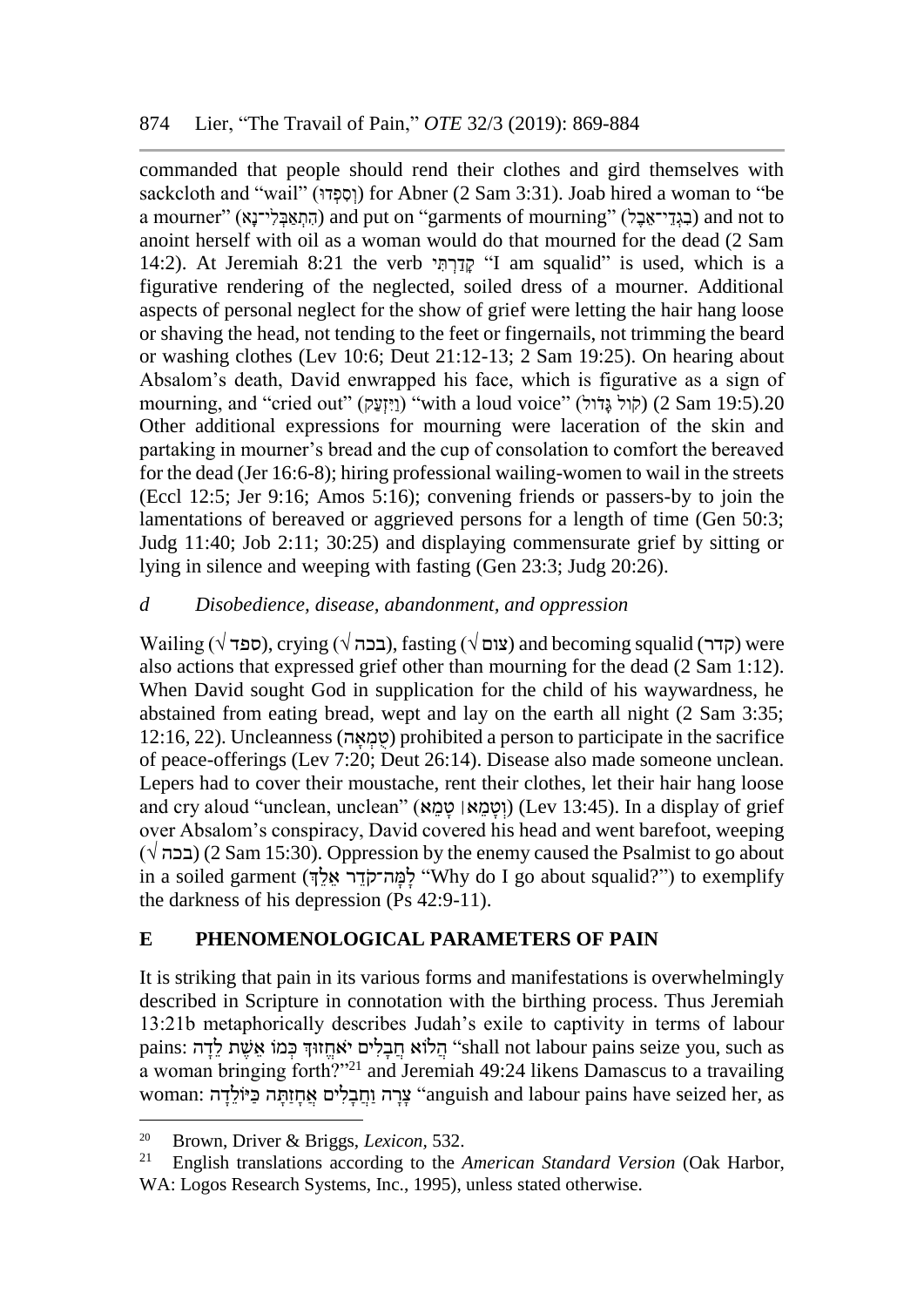she who is bringing forth". At Isaiah 13:8, the imminence of the day of the LORD is compared to labour pains: "צִירִים וַחֲבָלִים יֹאחֵזוּן כַּיּוֹלֵדָה יְחִילוּן "pangs and labour pains shall seize [them], as she who is bringing forth, they will writhe." Isaiah בְּטֶרֶם תַּחִיל יַלָּדָה :of:7 recounts the rebirth of Israel as labour preceding travail בְּטֶרֶם יָבוֹא חֵבֶל לָהּ וְהִמְלִיטָה זָכְר "Before she writhes [in labour pain], she bears; before labour pains shall come to her, she causes a son to escape." [My brackets, G.L.] The figurative use of labour pains as a literary device to graphically illustrate the severe anguish, paroxysmal pain and dread of impending doom, paradoxically entertains the overtone of hope, the anticipation of the birth of new  $l$ ife. $22$ 

In a qualitative phenomenological study on women's experience of pain during childbirth, Beigi et al. describe labour pain as one of the most severe pains that has ever been evaluated and its fear is one of the reasons women wouldn't go for a natural delivery.<sup>23</sup> Labour pain leaves no room for logical dialogue or niceties. It does not permit moments of calculated reflection but imposes with unrelenting eruptions of agony. Labour pain tests a mother's physical and emotional stamina. With the progress of labour, the mother may experience cramps, nausea, pressure and intensifying pain. Breathing and relaxation techniques assist to combat the growing discomfort. Trying to push out the baby too soon delays the birth because the mother becomes tired and the cervix swells. To combat the urge to push too early, the mother is encouraged to pant.<sup>24</sup> In this context, little or no opportunity remains for talking.

Job 16:6 speaks to the illogicality of speech and calculated reflection in אָם־אֲדַבְּרָה לֹּא־יֵחֲשֵׂךְ כִּאֲבִי וְאַחִדְלָה מַה־מִנִּי יַהֲלֹךְ :the presence of pain and grief: "Though I speak, my pain is not assuaged; And though I restrain myself, how much of it leaves me?" (Cf. also Isa  $65:14$ )<sup>25</sup> The awkwardness of talk in the presence of severe pain resonates in the study of contemporary lived experience of women in labour by Beigi et al.<sup>26</sup> It was found that the feeling of fear contributes to a woman's disability to talk when she is in labour, "I was so scared that I couldn't talk." Fear accompanying labour pain was found to be compounded by loneliness and relieved by company, "[…]if they hold my hand

<sup>22</sup> Donald R. Morse, "Spirituality and Pain," *The Journal of Religion and Psychical Research* 24 (October 2001): 209-233.

<sup>&</sup>lt;sup>23</sup> Beigi et al., ("Pain during childbirth," 77) extracted four main categories of pain: the nature of delivery pain, the related factors in labour pain, the results of labour pain, and the perception of caseworkers.

<sup>&</sup>lt;sup>24</sup> Mayo Clinic Staff, "Labor and delivery, postpartum care," n.p. [cited 15 May 2019]. Online: [https://www.mayoclinic.org/healthy-lifestyle/labor-and-delivery/in-depth/](https://www.mayoclinic.org/healthy-lifestyle/labor-and-delivery/in-depth/%20stages-of-labor/art-20046545)  [stages-of-labor/art-20046545](https://www.mayoclinic.org/healthy-lifestyle/labor-and-delivery/in-depth/%20stages-of-labor/art-20046545).

<sup>25</sup> Avrahami (*The Senses of Scripture*, 216) notes in relation to Job that a silent response is evaluated as positive when directed at God; yet evaluated as weakness when directed at other people.

<sup>26</sup> Beigi et al., "Pain during childbirth," 77-82.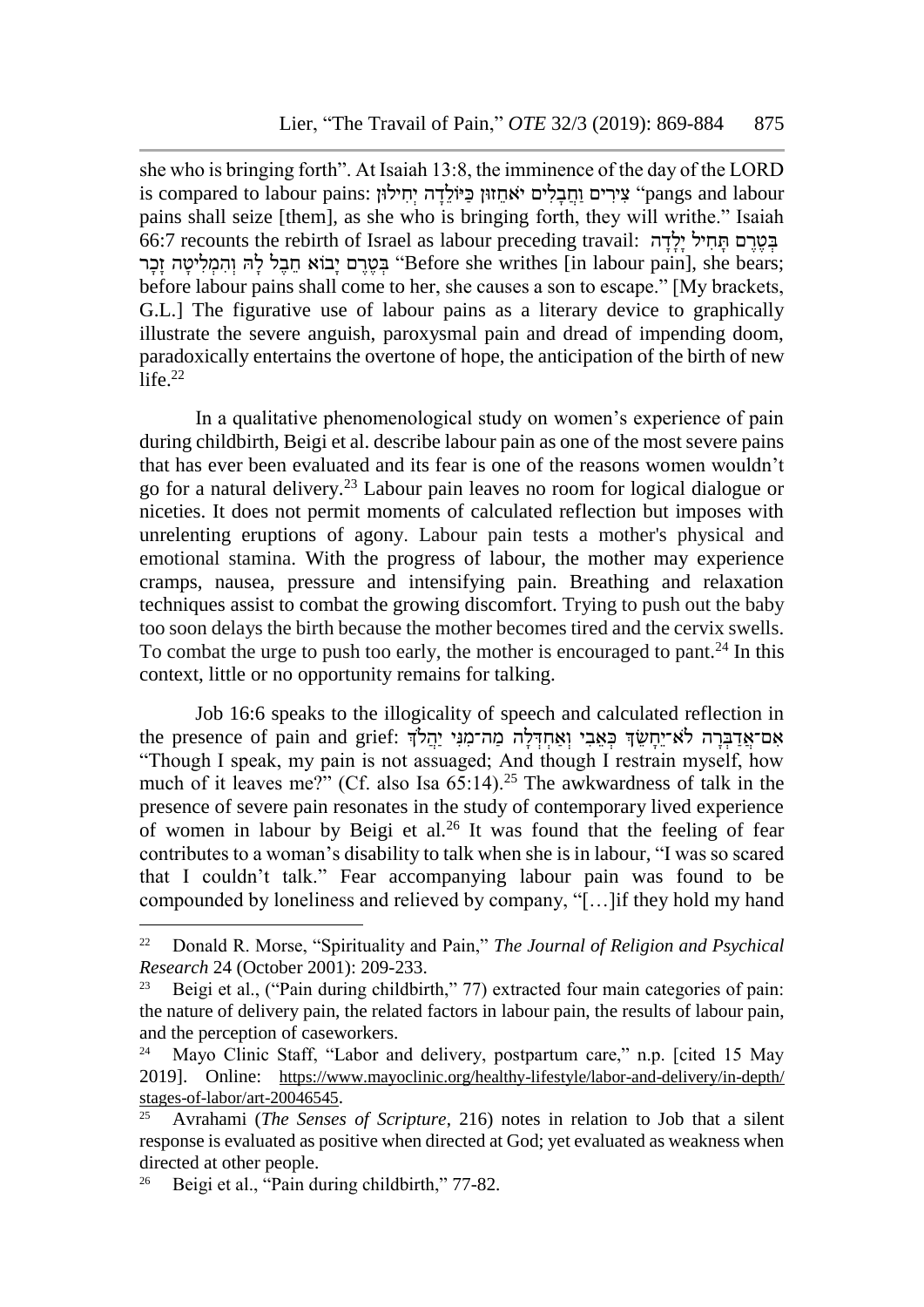I would relax."<sup>27</sup> Support from the treatment personnel effectually decreased labour pain, "[...] if the nurse is mild and warm-hearted you will feel less pain." Hope in view of the time of delivery assisted women to tolerate the pain better. Beigi et al furthermore found that subjective beliefs and religious thoughts were effective and important factors in decreasing labour pain. Socio-cultural aspects linking to beliefs on how to react to pain were noted to be of superior importance. Crying helped some women to tolerate the labour pains, "When the pain increased, I began to cry."<sup>28</sup> Another woman lamented that her husband was not informed about her right as a woman to scream with labour pain, "I only wish he had heard me scream because men don't understand this subject".

Some women opt for a caesarean to escape the labour pains. Yet, this only disguises the pain of labour for a short period; the surgical incision is the greater trauma.<sup>29</sup> A similar scenario can be observed from land prophecies. Jeremiah 51:8 poses the question of whether balm possibly will assuage the pain of Babylon's fall: קְחוּ צֵרִי לְמַכְאוֹבָהּ אוּלַי תֵּרְפֵא she "Take balm for her pain; perhaps she may be healed." [The term צרי refers to sap (resin) from the trunk of the mastic tree (*pistaccia lentiscus*). The gum was prominently used in the pharmacopeia of Israel to make plasters for the healing of wounds.<sup>30</sup> However, at Jeremiah 51:9 that illusion is discarded: ולֹא נרפּתה "but she was not healed."] At Jeremiah 59:29, the verb הול  $(\forall \forall)$  "she travails (i.e. writhes in pain)" is metaphorically employed to describe the impending desolation of Babylon with no expectancy ותּרעש הָאָרץ וּתִחֹל כֵּי קָמָה עַל־בַּבֵל מַחִשְׁבוֹת יהוה לְשִׂוּם אֶת־אָרץ בַּבֵל לִשְׁמַּה :for cure ב ֵיוש ין ֵא ֵמ" The land trembles and writhes in pain, for the LORD's purposes

<sup>27</sup> Avrahami (*The Senses of Scripture*, 215-216, 218) argues that situations of fear and pain damage the senses.

<sup>28</sup> In his book abstract, Ad Vingerhoets (*Why Only Humans Weep: Unravelling the Mysteries of Tears*[Oxford: OUP Oxford, 2014]) notes that emotional tears are a unique human characteristic since ancient times. Chris Pasero & Margo McCaffery (*Pain Assessment and Pharmacologic Management* [St. Louis, Mo: Mosby/Elsevier, 2011], 28) found that patients with pain may deliberately engage in certain behaviours that are helpful in coping with pain.

<sup>&</sup>lt;sup>29</sup> Beigi et al., "Pain during childbirth," 75.

<sup>30</sup> Brown, Driver & Briggs, *Lexicon,* 863.1. On the topic of mastic, see also C. J. Ellicott, ed., *A Bible Commentary for English Readers, Jeremiah—Malachi*. Vol. 5. (Eugene, Oregon: Wipf & Stock, 2015 [1897]), 38. Mastic is used for stomach and intestinal ulcers. It reduces stomach acid and may protect the lining of the stomach and intestine. It contains a fragrant oil which is used to freshen the breath and assists with breathing problems, muscle aches, and seems to fight bacterial and fungal infections. It is also used to improve blood circulation (Natural Medicines Comprehensive Database Consumer Version, "Mastic," n.p. [cited 2018]. Online: https://www.webmd.com/ vitamins/ai/ingredientmono-565/mastic).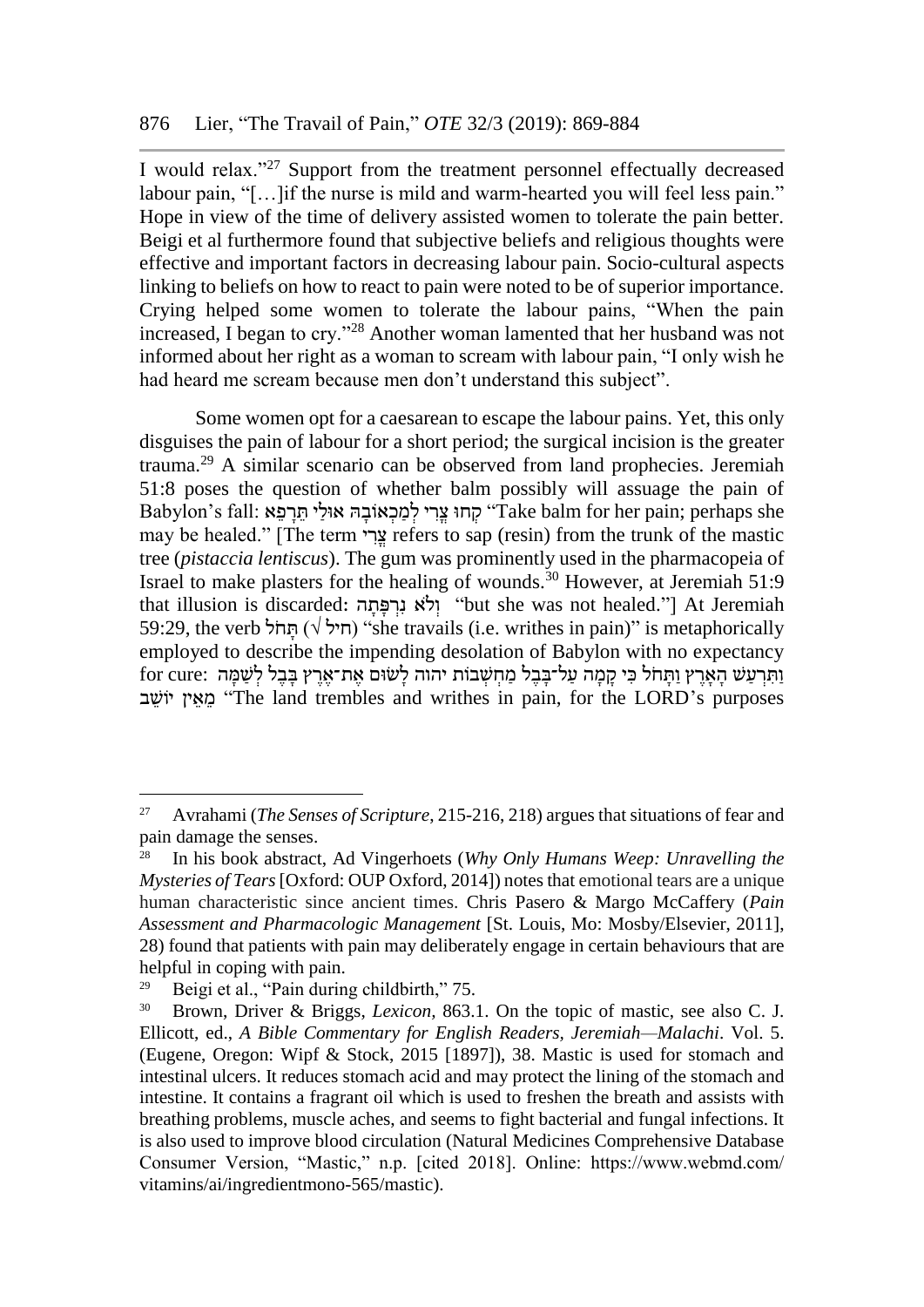against Babylon stand, to make the land of Babylon a desolation, without inhabitant" (cf. also Je 6:24; 22:23; 50:43; Mic 4:9).<sup>31</sup>

The travail of pain can end in bitterness and despair when there appears to be no hopeful outcome. Job expresses his disgust with life and speaks in the נַ נַ נַ נַ נַ הַ יִּי אֲ יָעֲזָבָה עַלִי שִׂיחִי אָדבָרה בְּמַר נִפְּשִׁי: :My soul וואַ אֲ הַיִּ אֲ עֵזָבָה ע is disgusted with my life; I relinquish my discourse about it; I speak in the bitterness of my soul." Stacey Smith groups spiritual hopelessness into the category of "negative religious coping."<sup>32</sup> Cataldo observes that negative religious coping is associated with greater risk of depression, guilt-feelings, and Post Traumatic Stress Disorder.<sup>33</sup>

#### **F THE ULTIMATE TRAVAIL OF THE SUFFERING MESSIAH**

Christian commentators understand the clause מֵ מַעֲמִל נַפְּשׁוֹ יְרָאָה at Isaiah 53:11 as a reference to the travail of the Divine Redeemer or suffering servant e.g., Torrey speaks of "his mortal travail."<sup>34</sup> Jesus speaks of himself in Luke 22:37 as fulfilling the prophecy at Isaiah 53:12b: אָשֶׁר כַּתוּב עַלִי וְאֶת־פֹּשָׁעַיִם נַמְּנָה "which is written about me, 'and was he numbered with the transgressors." Matthew 8:17 לְמַלֹּאָת אָת אַשֶׁר נַאֲמַר בִּיד־יִשְׁעַיְהוּ 53:4: inks the healing ministry of Jesus to Isaiah ל : הַנָּבִיא לֵאמֹר חֵלָיֵנוּ הוּא נַשָׂא וּמֵכְאֹבֵינוּ סִבְלָם "This was to fulfil what was spoken by the prophet Isaiah: 'He took our illnesses and bore our diseases.'"<sup>35</sup> Perhaps the most significant text in the New Testament that speaks of the suffering Messiah is the interpretation of Isaiah 53:9b at 1 Peter 2:21–24.<sup>36</sup>

l

<sup>31</sup> The Holy Bible, *English Standard Version* (Wheaton, IL: Crossway Bibles, 2016). <sup>32</sup> Stacey Smith, "Exploring the Interaction of Trauma and Spirituality," *Traumatology* 10 [2004/4]: 235.

<sup>&</sup>lt;sup>33</sup> Cataldo ("Relational Perspectives in Trauma," 795).

<sup>34</sup> On the travail of Jesus see also Gerald O' Collins, *Interpreting Jesus*, vol. 2 of *Introducing Catholic Theology,* ed. Michael Richards (London: Geoffrey Chapman, 1983), 106; B.S. Childs, *Old Testament Theology in a Canonical Context* (Philadelphia: Fortress Press, 1986), 9; L.W. Hurtado, *Lord Jesus Christ: Devotion to Jesus in Earliest Christianity* (Grand Rapids: Eerdmans, 2003), 129; John Goldingay & David Payne, *A Critical and Exegetical Commentary on Isaiah 40–55*, vol. 2 of *International Critical Commentary*, ed. G. I. Davies & G. N. Stanton (London; New York: T&T Clark, 2006), 323.

<sup>35</sup> Hebrew Text taken from Isaac E. Salkinson & Christian D. Ginsberg, *Ha-Berit ha-Ḥadashah* (Vienna: British Missionary Society, 1886). English translation according to the ESV.

כִּי הֲלֹא לַזֹּאת נִקְרֵאתֶם וְאַף גַּם־הַמַּשִׁיחַ נִדְּכָּה בְּגִלַלְבֶם וַיְהִי לַבֶם לְמוֹפֵת לַלֶּבֶת 2:21-24: 1 Pet 2:21-24 בְּעָקְבוּתַיו**: אֲשֶר לֹּא־חֲמֶס עַשָּׂה וְלֹא מִרְמֶה בְּפִיו:** אֲשֶׁר חֵרְפוּהוּ חוֹרְפַיו וְלֹא הֵשִׁיב חֵרְפַּתַם אֵל־חֵיקַם ַנְעֲנֶה וְלֹּא יִפְּתַח־פִּיו כִּי אִם־הִפְקִיד מִשְׁפָּטוֹ לְשִׁפֵט צֶדֶק: וְהוּא נָשָׂא אֶת־חַטּאתֵינוּ בִּבְשָרוֹ עַל־הָעֵץ לְבָעֲבוּר נַמוּת לַחֲטָאָה וְנִחְיֶה לִצְדָקָה וַאֲשֶׁר בַּחֲבְרָתו נִרְפָּא לַכֶם: כִּי צֹאן אֹבְדוֹת הֱיִיתֶם וַתַּשְׁבוּ כִיּוֹם (Salkinson & Ginsberg, Ha-Berit ha-Hadashah, 1886) אל־הרעה המשגיח אל־נפּשׂתיכם: "or have you not been called to this, because Christ also suffered for you, leaving you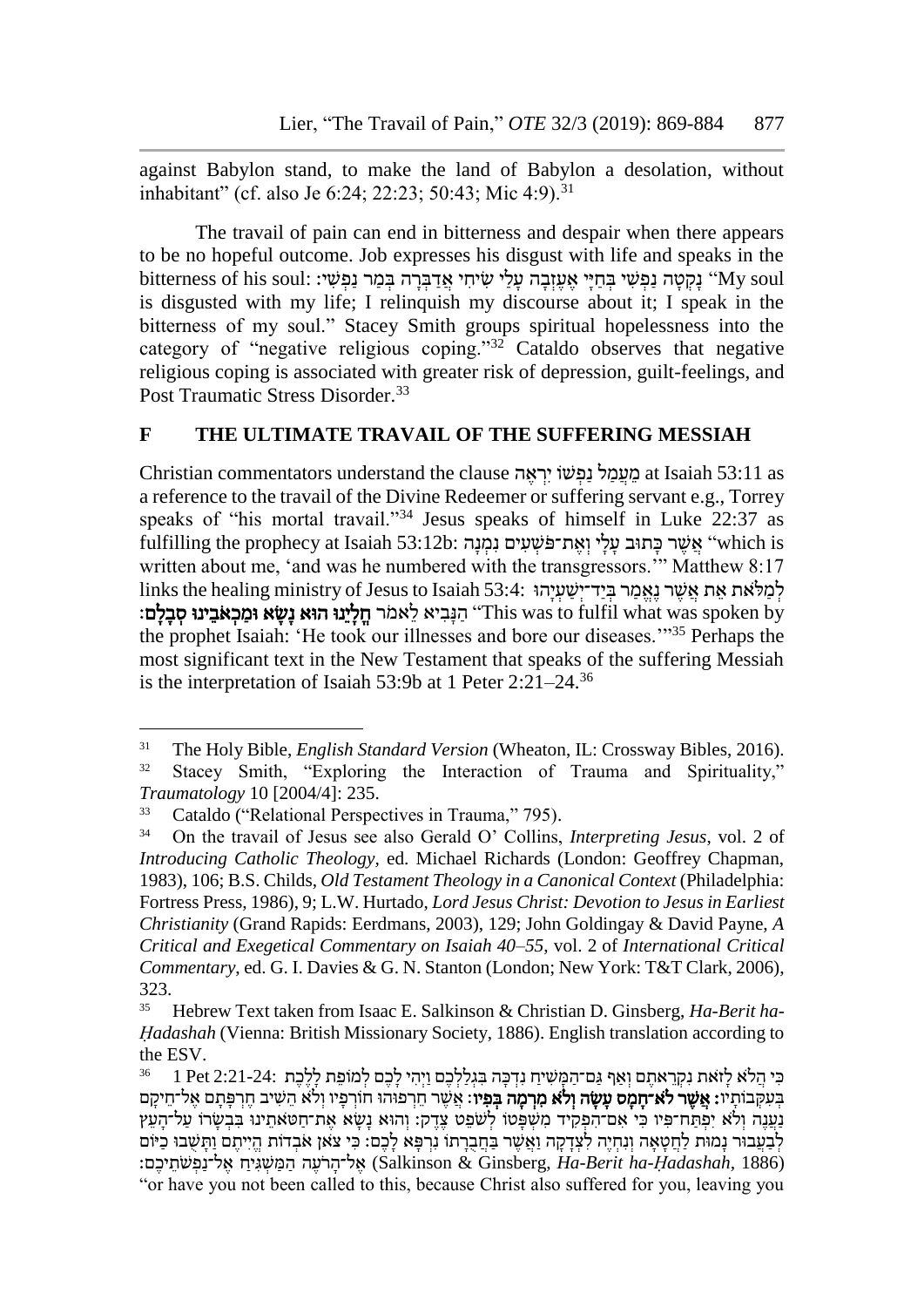#### 878 Lier, "The Travail of Pain," *OTE* 32/3 (2019): 869-884

It makes sense to interpret the inseparable pronoun ֵמ at Isaiah  $53:11$ (מֵעֲמַל נַפְּשׁוֹ יִרְאֶה) as causal, in line with Keil and Delitzsch.<sup>37</sup> Goldingay and Payne submit that עמל refers at least as much to outward and humanly inflicted trouble, as to inner pain, where its agony penetrates the inmost recesses of the soul.<sup>38</sup> The semantic domain of the root ראה connects to "coming to an understanding as a result of perception or observation."<sup>39</sup> The verb יְרָאָה is therefore suitably translated with "he shall get to know." This then would entail that the clause יראה (ווי יראה 
"because of the trouble of his soul, he will gain insight" infers that the conscious acceptance of pain generates a realization of the hope that an end of suffering is in sight. For Job, the moment of transformation arose when he *accepted* the destruction of his skin and through faith looked to God as the source of his life: וְאחר עוֹרִי נִקְפּוּ־זאת וּמִבְּשׂרִי אֶחֶזֶה :אלוה "Even after my skin has thus been destroyed and separated from my flesh, I shall see God" (Job 19:26).<sup>40</sup>

Matthew Henry interprets the agony of Jesus described at Luke 22:44 ("his sweat was as it were great drops of blood falling down to the ground") as the travail of his soul that became manifest in his sweat:

> Sweat came in with sin, and was a branch of the curse, Gen. 3:19. And therefore, when Christ was made sin and a curse for us, he underwent a grievous sweat, that *in the sweat of his face* we might eat bread, […]. Every pore was as it were a bleeding wound, and his blood stained all his raiment. This showed the *travail of his soul*. He was now abroad in the open air, in a cool season, upon the cold ground, far in the night, which, one would think, had been enough to strike in a sweat; yet now he breaks out into a sweat, which bespeaks the extremity of the agony he was in. $41$

l

an example, so that you might follow in his steps, *who did no sin, neither was guile found in his mouth* (Is 53:9b).When he was reviled, he did not revile in return; when he suffered, he did not threaten, but continued entrusting himself to him who judges justly. He himself bore our sins in his body on the tree, that we might die to sin and live to righteousness. By his wounds you have been healed. For you were straying like sheep but have now returned to the Shepherd and Overseer of your souls." [My translation, G.L.]

<sup>37</sup> See Carl F. Keil & Franz Delitzsch, *Commentary on the Old Testament* (Grand Rapids, Michigan: Eerdmans, 1975).

<sup>38</sup> Goldingay & Payne, *Commentary on Isaiah 40–55*, 323.

<sup>39</sup> James Swanson, *Dictionary of Biblical Languages with Semantic Domains*: *Hebrew (Old Testament)* (Oak Harbor: Logos Research Systems, Inc., 1997).

<sup>40</sup> Gesenius, Kautsch & Cowley (*Gesenius' Hebrew Grammar*, 382 §119w) here assign the preposition מן the sense of *without* (separated, free from...).<br><sup>41</sup> Matthew Henry *Matthew Henry's Commentary on the Whole Bible* 

<sup>41</sup> Matthew Henry, *[Matthew Henry's Commentary on the Whole Bible: Complete and](https://ref.ly/logosres/mhenry?ref=Bible.Lk22.39-46&off=7312&ctx=+with+the+angel.%0a3.+~That%2c+in+this+agony%2c)  [Unabridged in One Volume](https://ref.ly/logosres/mhenry?ref=Bible.Lk22.39-46&off=7312&ctx=+with+the+angel.%0a3.+~That%2c+in+this+agony%2c)* (Peabody: Hendrickson, 1994).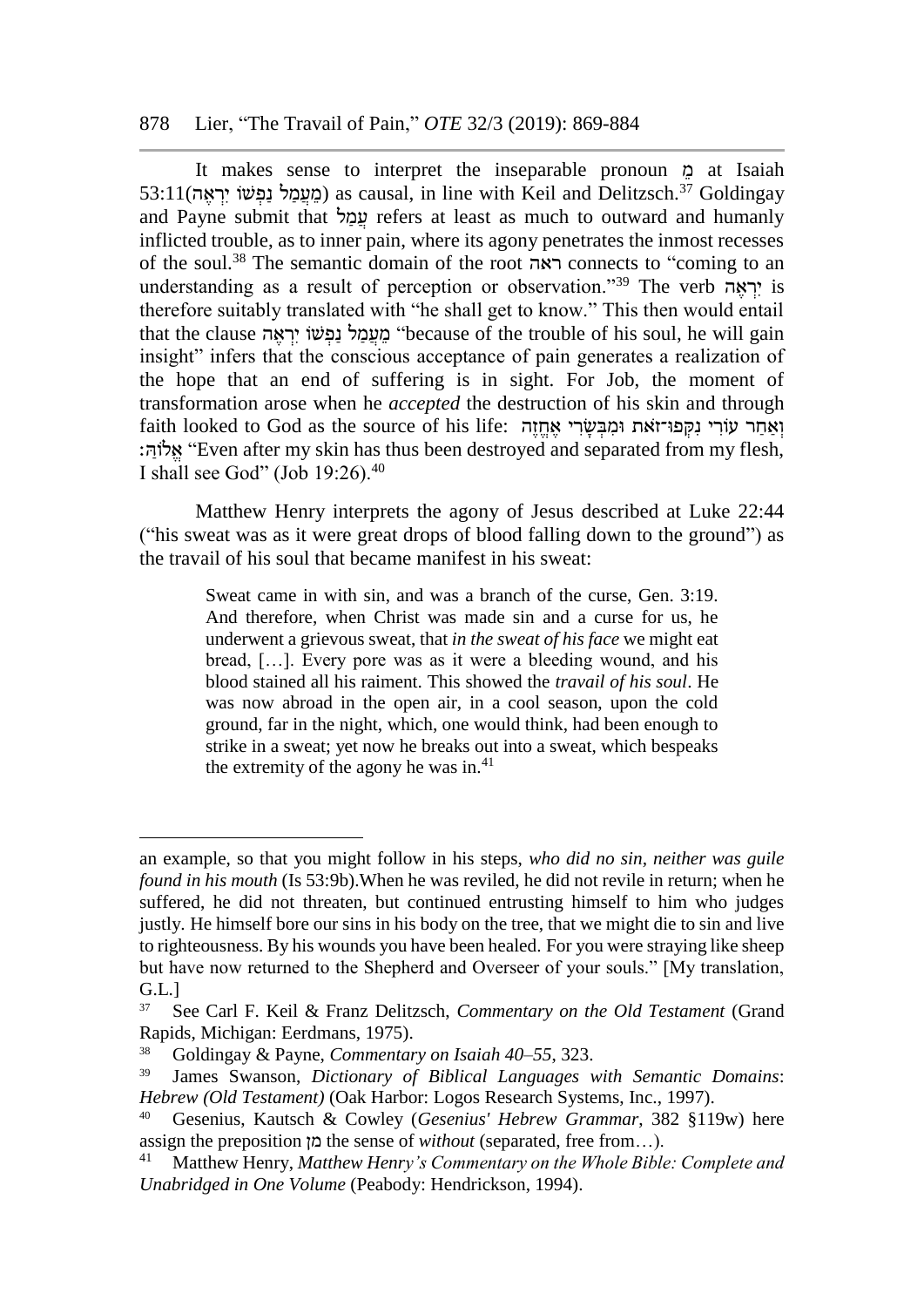From Luke 22:41, it appears that the outward manifestation of Jesus' bleeding sweat reflected the horror and pain his innermost being experienced when he was confronted with the cup of sin. With the consciousness of the horror of sin, came the understanding (יְרָאָה) what the price entailed he would have to pay in order to take the spoil (שלל) (Isa 53:12).<sup>42</sup> The idea that a person gains insight through a traumatic experience is articulated at Job 35:15, "He equips an afflicted person *by* his affliction and he opens *by* anguish their ears." [My emphasis, G.L.]

Murray Rae reasons that Isaiah 42:14, בַּיּוֹלֵדָה אֱפְּעֵה אֲשׁם וְאֵשְׁאַף יָחַד "like a woman in labour, I will groan; I will pant and gasp together" speaks of "The Travail of God." <sup>43</sup> He links this prophecy to Jesus' cry of God-forsakenness on the cross: אֵלהי אלהי למה שבקתּני iny God, my God, why have you forsaken me?' (Matt  $27:46$ ; Mark  $15:34$ ).<sup>44</sup> To be sure, in this God-forsaken shriek, the depth of the Messiah's alienation from God reverberates throughout eternity.<sup>45</sup> It is a scream of anguish that encompasses the trauma of all souls. It consummates humanities' fear of separation; resonating, metaphorically, the fear of loneliness that compounds labour pains in women.

Notwithstanding, in Rae's argument the travail of God is not negative since it does not end in despair. God's travail has a positive outcome, "The metaphor of travail describes the labour of God in bringing to birth new life and hope... stresses the costliness and anguish of divine love" and adds, "Christ" labours to bring forth new sons and daughters of the Father."<sup>46</sup>

Pain that has not travailed remains unresolved. In unresolved pain, the trauma of the inner self is compounded through escapist mechanisms. This means that inner trauma is muted through distracting activities or symptomatic

<sup>42</sup> שלל יחלק ואת־עצומים ברבים אחלק־לו לכן" Therefore, I will allocate for Him many ( ְּב *instrumenti*; see Wilhelm Gesenius, Emil F. Kautsch and A. E. Cowley, *Gesenius' Hebrew Grammar* [Oxford: The Clarendon Press, 1909], 380 §119q), and *of* the strong He will receive *spoil* (את before an undetermined noun; see Gesenius, Kautsch & Cowley, *Gesenius' Hebrew Grammar*, 364 §117d).

<sup>43</sup> Murray Rae, "The Travail of God," *International Journal of Systematic Theology* 5 (2003/1): 60; Rae speaks to "The metaphor of travail" (51). He understands the death of Christ as the travail of God (59); see also Hubert Cunliffe-Jones, *Deuteronomy*  (London: SCM Press, 1951), 175; Jung Y. Lee, *God Suffers for Us: A Systematic Inquiry into a Concept of Divine Possibility* (The Hague: Martinus Nijhoff, 1974), 21, 42-45, 59; Mark W. G. Stibbe (*John* [Sheffield: JSOT Press, 1993], 175) uses the childbirth metaphor in reference to the blood and water flowing from the side of Jesus at his crucifixion (John 19:34).

<sup>44</sup> *Hebrew New Testament* (Salkinson-Ginsberg).

<sup>45</sup> Cf. Thomas F. Torrance, *Theology in Reconstruction* (London: SCM Press, 1965), 125-127.

<sup>&</sup>lt;sup>46</sup> Rae, "Travail of God", 53 and 58.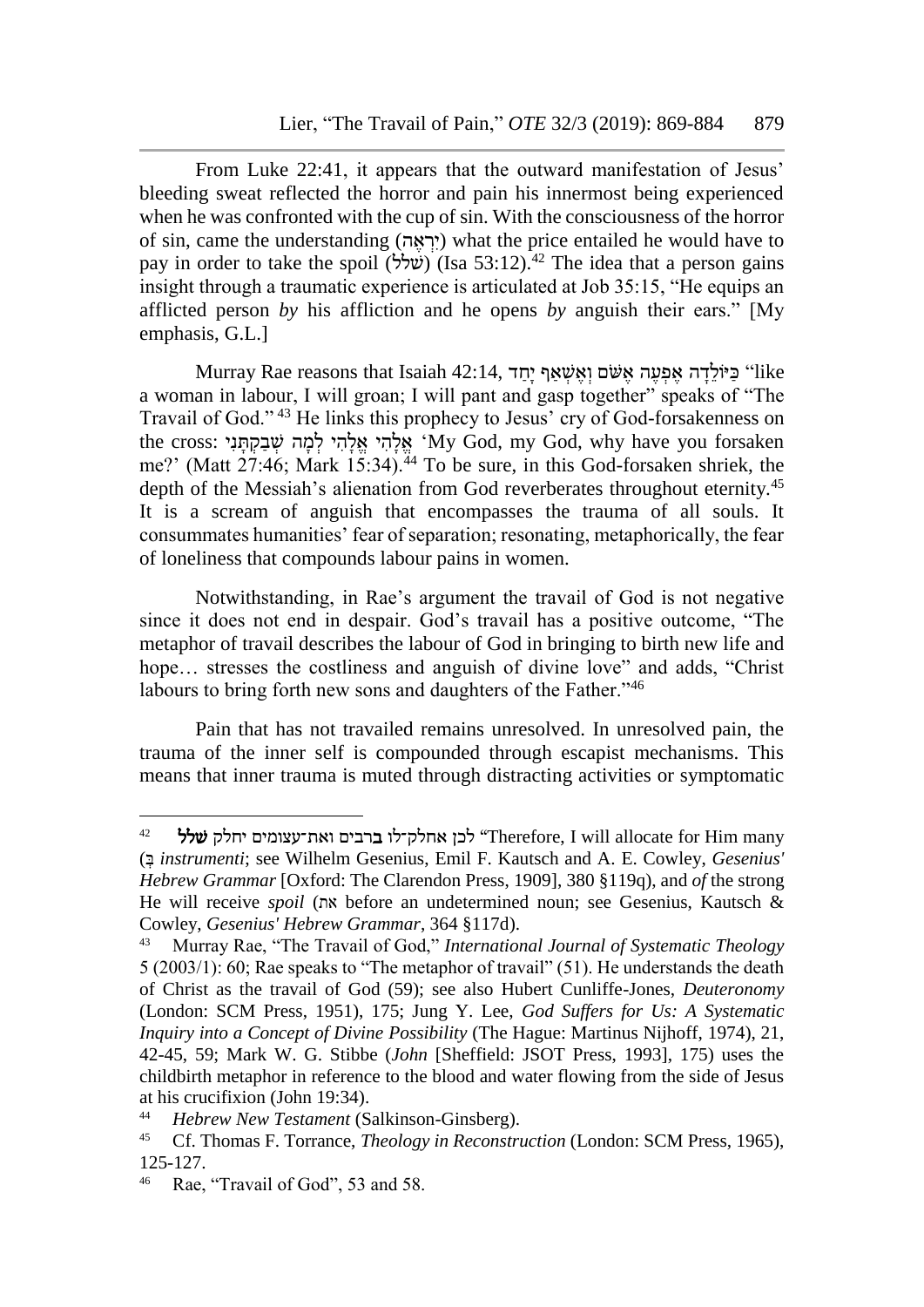treatment. It is not actively identified and acknowledged and released for regeneration by way of self-partnering. Travail that brings forth life is a conscious decision to allow the inner self to partner with its pain, as in labour. In the birthing process, pain is embraced for the positive outcome that is awaited. The woman who embraces her travail in the knowledge that it is an indication that her baby will soon be born is able to instinctively recognize the moment of release for pressing out her baby.<sup>47</sup> In contrast to the study of Beigi et al., Anthea Thomas advises that the method where women are anaesthetized and therefore unable to recognize their body's lead to work with the natural expulsive reflex is archaic. Forced, directed pushing creates stress for the birthing mother; it is counterproductive and potentially dangerous for both mother and baby.<sup>48</sup> In Thomas' experience, when a woman is given the space to work with the wisdom of her body, the experience can be amazing, irresistible, ecstatic and in some cases orgasmic, as her body gently stretches and opens, and she receives her baby into her arms. She notes, "Asking the mother questions, constant verbal coaching, side conversations in the room, clicking cameras" draws the mother from her ancient brain trance.<sup>49</sup> Allowing the birthing woman to partner with her inner soul during the birthing process results in a positive travail of pain. Cataldo notes that the reframing of trauma can be seen as a "gateway to spiritual growth" where the focus is on a more contextual, compassionate perspective on suffering.<sup>50</sup> The Messiah's final cry on the cross, "It is finished!" can be seen as such a gateway. Therein the epitome of triumph over pain, over humanity's separation from God, is celebrated. With the conscious release of his last breath on the cross, this breath became the culminating victory over death, opening the gateway to eternal life.

## **G CONCLUSION**

The study shows that the Hebrew Scriptures conceptualize pain as physical agony corresponding to the anguish of the inner self where the physical pain is not perceived detached from emotional pain. Linguistically, pain is expressed by several different words in Scripture of which the majority specifically link to labour or birth pains. Scripture reflects that different types of pain were resolved

<sup>47</sup> Anthea Thomas("To Push, or not to Push?" n.p. [cited 21 December 2018]. Online: <https://au.hypnobirthing.com/to-push-or-not-to-push/>) observes, "As the body prepares to move the baby down the birth path, the woman begins to feel a deep and powerful pressure. This primal, unstoppable pressure moves completely through the woman, where she become intensely focused on her body and baby, almost in an amnesiac state, yet highly focused, where she is able to work with the power of her body in a physical and mental sense, her body moves her baby down to crowning."

<sup>48</sup> Thomas, "To Push, or not to Push?"

<sup>49</sup> Thomas, "To Push, or not to Push?"

<sup>50</sup> Cataldo ("Relational Perspectives in Trauma," 795. See also Robert Grant, "Spirituality and Trauma: An Essay," *Traumatology* 5 (1999/1): 11.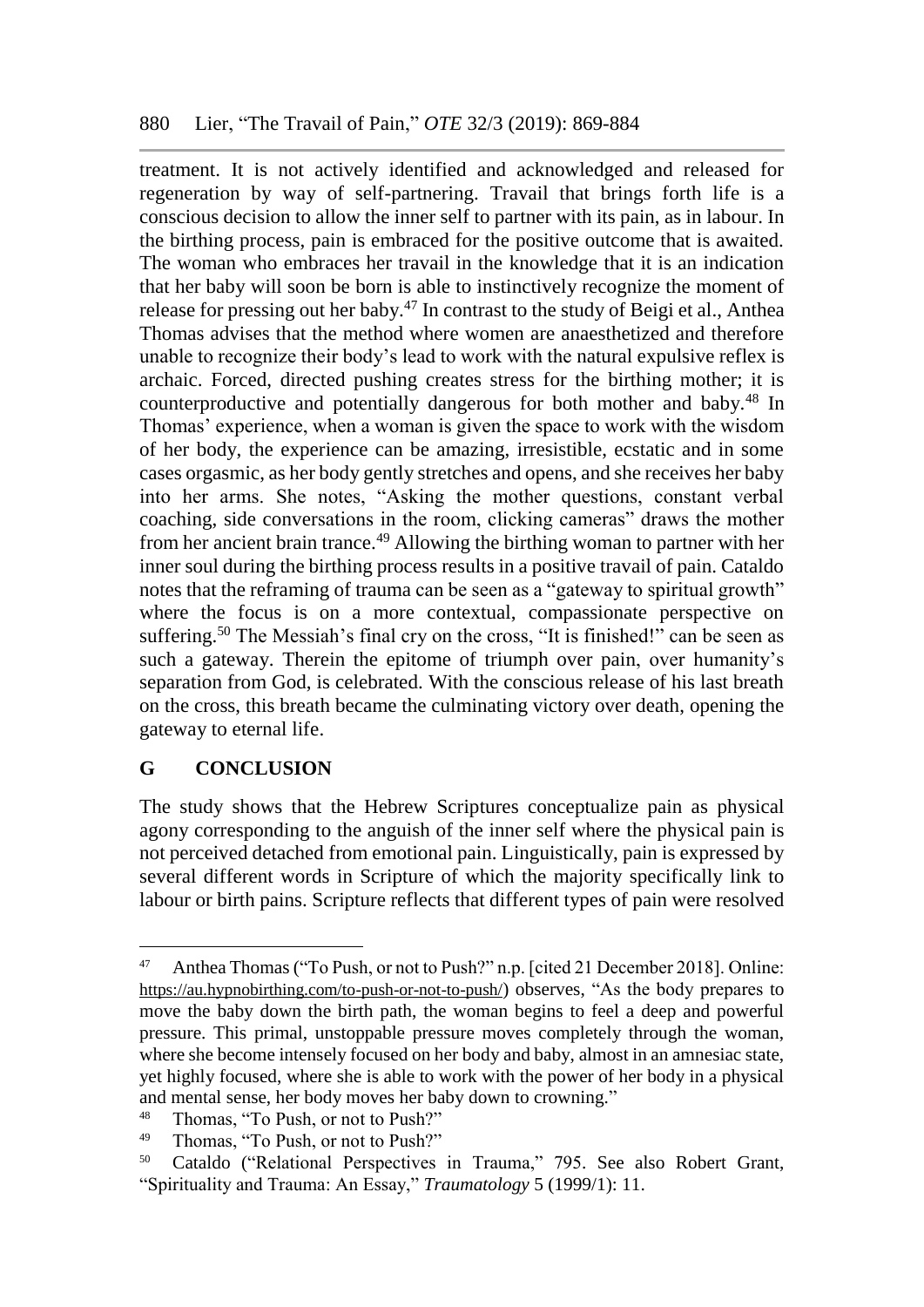through ceremonial practices in such manners that the onlookers were able to identify the pain a person was experiencing. Phenomenological parameters of pain from the study of labour pains in women provide insights to understand the metaphoric use of labour pain in Scripture where such metaphors imply both negative and positive outcomes for the travail of pain. Scripture also employs the figurative sense of the travail of pain in the prophetic context of "birth pangs of the Messiah". In Christian theology this metaphor is interpreted in reference to the travail of God and to express the travail of Jesus in Gethsemane and on the cross. In this instance, the outcome of travail is celebrated as culminating victory over death.

How then can biblical experiences of pain assist to resolve pain in contemporary contexts? Three aspects from the study of pain in Scripture stand out as significant: (i) the irrationality of pain; (ii) the overarching emphasis on labour pain; and (iii) the celebration of pain.

In civilized modern societies, the endeavour is to silence the scream of the soul where "soul" refers to the entire being of a person's mind, body, and emotions. It is not considered aesthetic; it is not becoming for someone to be explicit in the demonstration of their pain. Such individuals are deemed asocial; they disturb the attractive norm of civilized living. The pain of screaming souls is conveniently silenced in the close surrounds of doctors' rooms, hospitals for the mentally unsound as well as through administration of antidepressants, psychotics, and pain "killers". Life simply demands to go on uninterrupted. The "unsound" person needs to find answers in logical discussions and at times through repetitious questioning concerning "How does it feel?" In the process, the pain of the soul may be compounded and not healed as strikingly expressed at Job 16:6, "Even if I speak, my pain is not relieved, and if I hold back, how will it go away?"<sup>51</sup>

Scripture reveals that wounds are sacred, to be revered within the context of empathy, respect, and protective support for the suffering soul. Pain was celebrated through fitting ceremonial practices in which the suffering of the soul was externalized through screaming, beating of the breast, ruffling and pulling out of hair, tearing and soiling the garment as well as sitting in sackcloth and ashes. Everyone knew when a soul was damaged, traumatized, hurting. Everything about the hurting soul displayed humiliation, shame, embarrassment, dishonour; like childbirth exposes the bleeding nudity of the woman. She is not in control of her pain; the pain controls her. Words are inappropriate to describe her dishabille of mind, body, and emotions. It simply *is*. She *suffers* her condition; she must embrace the pain, even celebrate it in view of the outcome:

<sup>51</sup> The Holy Bible, *Berean Study Bible*, BSB, Copyright ©2016, 2018 by Bible Hub. Used by Permission. All Rights Reserved Worldwide, n.p. [cited 18 June 2018]. Online: https://berean.bible/terms.htm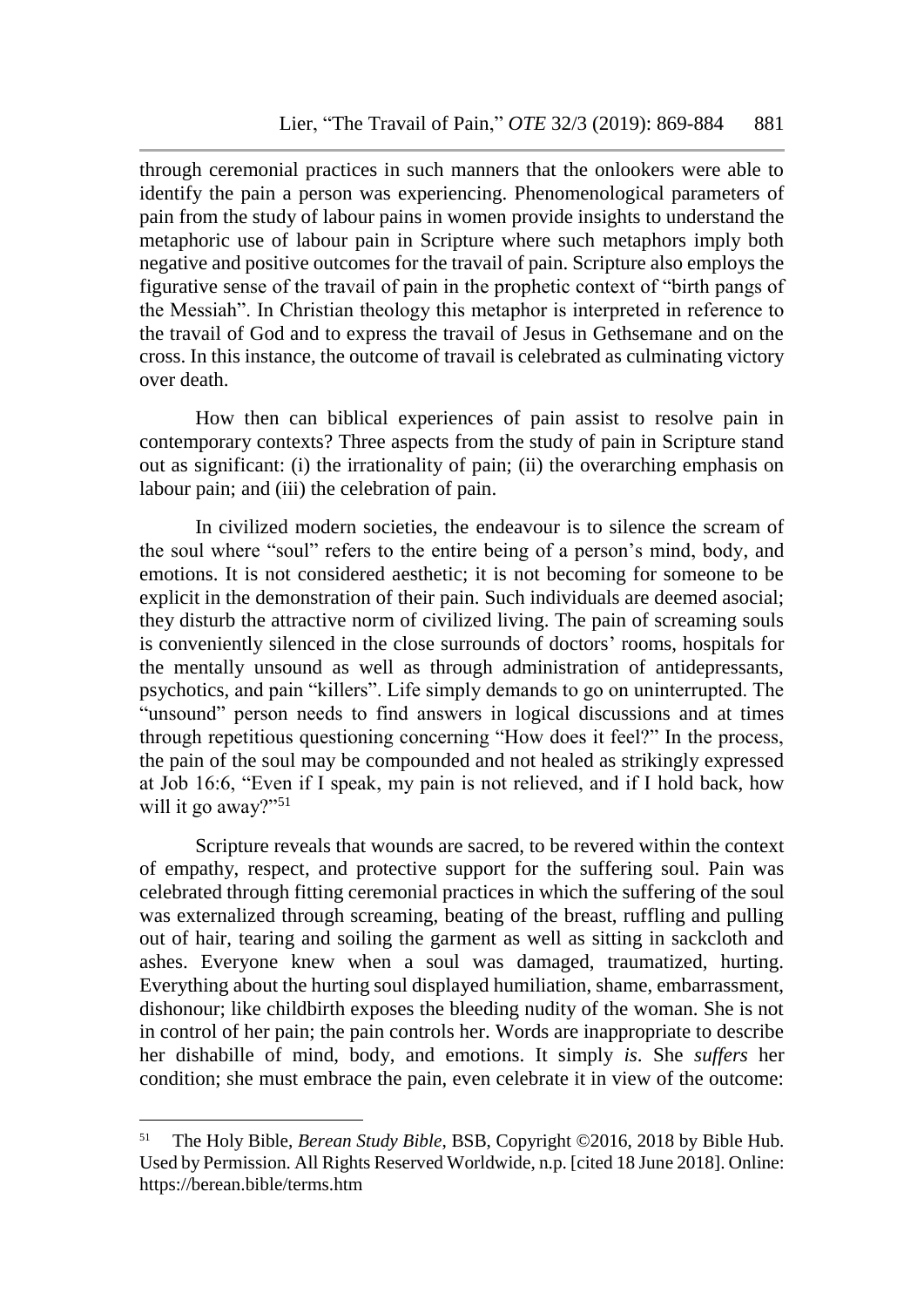the birth of new life. From this perspective, the metaphor of labour pain in Scripture presupposes a positive force that is based on trust, hope, and faith in God's benevolent intervention.<sup>52</sup>

Pain is not logical and muted pain cannot heal. Pain needs an outlet for it to be resolved from despair to hope, from death to life. This happens when the struggle with pain is embraced for the sake of the glorious outcome that is anticipated to be the result. The new-born baby must scream to express the trauma of separation from the womb. Its scream evokes in the mother the sensation of nurturing love and compassion to embrace and cuddle it at her breast and herein the new-born finds solace to grow and emerge into its own destiny.

Pain is a symptom of the soul's separation from the source of life and love. The birth metaphor illustrates this hurt in terms of a new-born's scream, voicing the fear of parting from the nurturing shelter of its mother's womb. As the mother comfortingly responds to its scream, the trauma of separation evolves into a new dimension of living for the child.<sup>53</sup> Job's moment of rebirth comes with the realization that he has a compassionate Redeemer: "וֹאני יִדעתִּי גֹאָלי as for me, I know that my Redeemer lives" (Job 19:25a).<sup>54</sup> The Messiah's travail did not take place behind closed curtains but openly for all the world to behold in the greatest celebration of struggle with pain in time memorial.

#### **BIBLIOGRAPHY**

- Avrahami, Yael. *The Senses of Scripture: Sensory Perception in the Hebrew Bible*. New York: T & T Clark, 2012.
- Andersen, Francis I. & A. Dean Forbes. *The Hebrew Bible: Andersen-Forbes Analysed Text*. Lexham Press, 2008; Logos 8 edition.
- Barry, John D., David Bomar, Derek R. Brown, Douglas Mangum, Carrie S. Wolcott, Lazarus Wentz, Elliot Ritzema & Wendy Widder. *[The Lexham Analytical Lexicon](https://ref.ly/logosres/lxhebanlex?hw=%D7%9B%D6%BC%D6%B0%D7%90%D6%B5%D7%91&off=171&ctx=ain+(emotional)+n.%2c+~emotional+distress+t)  [of the Hebrew Bible.](https://ref.ly/logosres/lxhebanlex?hw=%D7%9B%D6%BC%D6%B0%D7%90%D6%B5%D7%91&off=171&ctx=ain+(emotional)+n.%2c+~emotional+distress+t)* Bellingham, WA: Lexham Press, 2017; Logos 8 edition.
- Beigi, N.M., K. Broumandfar, P. Bahadoran & H.A. Abedi. "Women's Experience of Pain during Childbirth." *Iran J Nurs Midwifery* 15 (2010/2): 77–82.
- Bell, Melissa. "12 Types of Chronic Pain Directly Related to Emotional States." No Pages. Cited 27 February 2016. Online: [https://www.thehealthsciencejournal.](https://www.thehealthsciencejournal.com/12-types-of-chronic-pain-directly-related-to-emotional-states/) [com/12-types-of-chronic-pain-directly-related-to-emotional-states/.](https://www.thehealthsciencejournal.com/12-types-of-chronic-pain-directly-related-to-emotional-states/)

<sup>&</sup>lt;sup>52</sup> Cf. Smith, "Exploring the Interaction of Trauma and Spirituality," 794-795.

<sup>&</sup>lt;sup>53</sup> Cf. Grant, "Spirituality and Trauma," 11.<br> $^{54}$  ASV The noun "Pedeemer" is derived

ASV. The noun "Redeemer" is derived from the Hebrew  $\sqrt{x}$  "to redeem" (Matthew G. Easton, ed., "Goel," *Easton's Bible Dictionary* (1897 Edition), n.p. [cited 26 November 1994]. Online: [http://www.ccel.org/e/easton/ebd/ebd/T0001500.html](http://www.ccel.org/e/easton/ebd/ebd/T0001500.html#T0001516)  [#T0001516.](http://www.ccel.org/e/easton/ebd/ebd/T0001500.html#T0001516) The redeemer is one charged with the duty of restoring the rights of another and avenging his wrongs (Matthew G. Easton, "Redeemer," [http://www.ccel.org/e/](http://www.ccel.org/e/%20easton/ebd/ebd/T0003000.html#T0003083)  [easton/ebd/ebd/T0003000.html#T0003083.](http://www.ccel.org/e/%20easton/ebd/ebd/T0003000.html#T0003083) Cataldo ("Relational Perspectives in Trauma," 797-800) describes the book of Job as a "portrait of the inner world of the trauma survivor."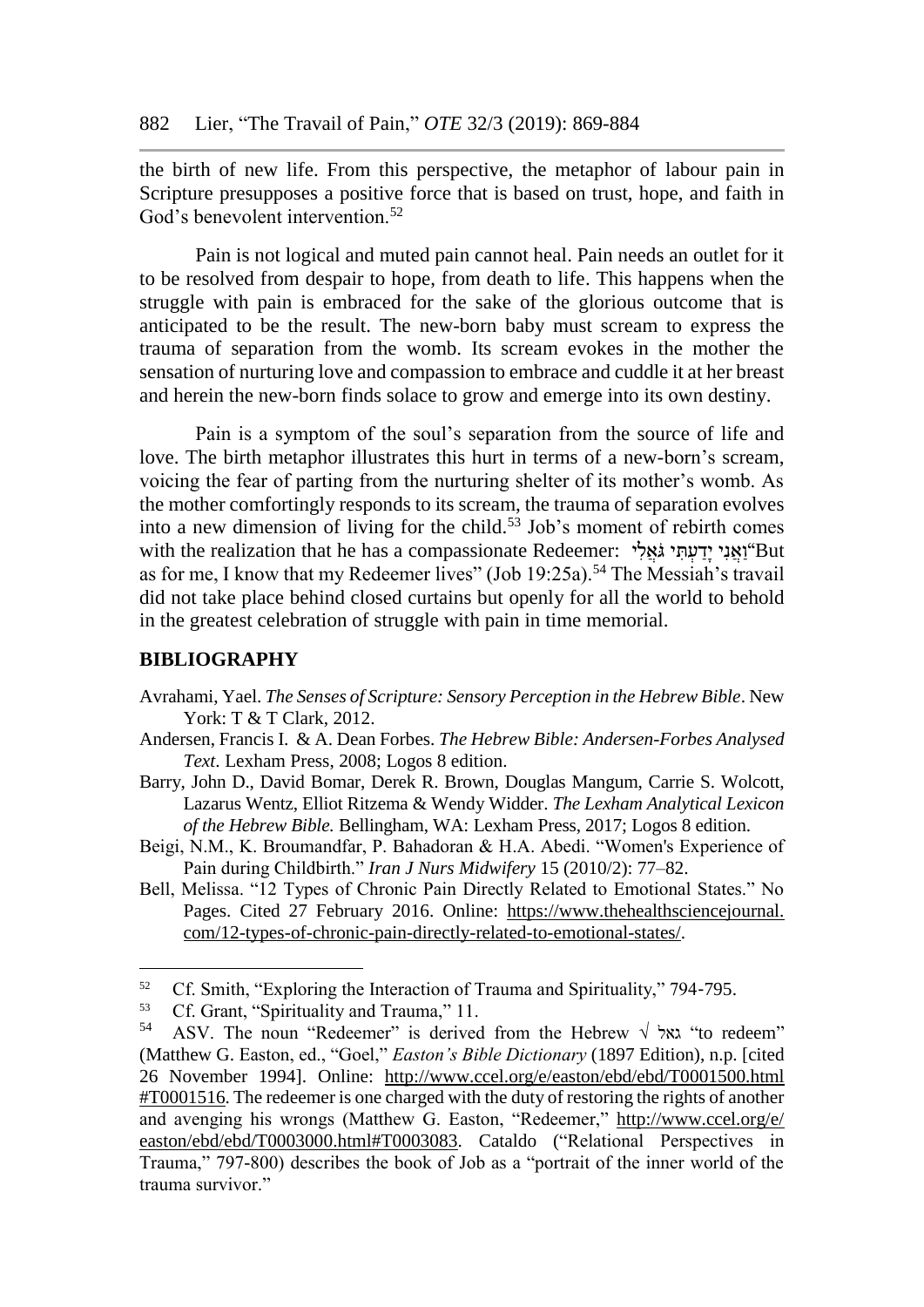- Brown, Francis, Samuel R. Driver & Charles A. Briggs. *[Enhanced Brown-Driver-](https://ref.ly/logosres/bdb?ref=BrownDriverBriggs.BDB+753.2&off=585&ctx=%D7%99%D6%B4%D7%A9%D7%81%D6%B0%D7%A2%D6%B4%D7%99+%D7%95%D6%BC%D7%9B%D6%B0%D7%91%D6%B9%D7%93%D6%B4%D7%99.%0a~d.+%D7%A2%D7%9C+is+used+idiom.)[Briggs Hebrew and English Lexicon](https://ref.ly/logosres/bdb?ref=BrownDriverBriggs.BDB+753.2&off=585&ctx=%D7%99%D6%B4%D7%A9%D7%81%D6%B0%D7%A2%D6%B4%D7%99+%D7%95%D6%BC%D7%9B%D6%B0%D7%91%D6%B9%D7%93%D6%B4%D7%99.%0a~d.+%D7%A2%D7%9C+is+used+idiom.)*. Oxford: Clarendon Press, 1977.
- Cataldo, Lisa M. "I Know that My Redeemer Lives: Relational Perspectives in Trauma, Dissociation and Faith." *Pastoral Psychology* 62 (2013): 791-804[. https://doi.org/](https://doi.org/%2010.1007/s11089-012-0493-5)  [10.1007/s11089-012-0493-5](https://doi.org/%2010.1007/s11089-012-0493-5)
- Childs, Brevard S. *Old Testament Theology in a Canonical Context*. Philadelphia: Fortress Press, 1986.
- Cunliffe-Jones, Hubert. *Deuteronomy*. London: SCM Press, 1951.
- Du Gas, Beverly W. *Introduction to Patient Care: A Comprehensive Approach to Nursing*, 4th ed. Philadelphia, Toronto: W.B Saunders, 1983.
- Easton, Matthew G., ed. *Easton's Bible Dictionary (1897 Edition)*. No Pages. Cited 26 November 1994. Online: http://www.ccel.org/e/easton/ebd/ebd3.html.
- Ellicott, C. J., ed. *A Bible Commentary for English Readers, Jeremiah—Malachi*. Vol. 5. Eugene, Oregon: Wipf & Stock, 2015 [1897].
- Gatchel, Robert J. & Dennis C. Turk. *Psychosocial Factors in Pain: Critical Perspectives*, 1st ed. New York: Guilford Press, 1999.
- Gesenius, Wilhelm, Emil F. Kautsch & A. E. Cowley. *Gesenius' Hebrew Grammar.* Oxford: The Clarendon Press, 1909.
- Goldingay, John & David Payne. *A Critical and Exegetical Commentary on Isaiah 40– 55*. Vol. 2 of *International Critical Commentary*. Edited by G. I. Davies & G. N. Stanton. London, New York: T&T Clark, 2006.
- Grant, Robert. "Spirituality and Trauma: An Essay." *Traumatology* 5 (1999/1): 11.
- Henry, Matthew. *[Matthew Henry's Commentary on the Whole Bible: Complete and](https://ref.ly/logosres/mhenry?ref=Bible.Lk22.39-46&off=7312&ctx=+with+the+angel.%0a3.+~That%2c+in+this+agony%2c)  [Unabridged in One Volume](https://ref.ly/logosres/mhenry?ref=Bible.Lk22.39-46&off=7312&ctx=+with+the+angel.%0a3.+~That%2c+in+this+agony%2c)*. Peabody: Hendrickson, 1994.
- Hurtado, Larry W. *Lord Jesus Christ: Devotion to Jesus in Earliest Christianity*. Grand Rapids: Eerdmans, 2003.
- Keil, Carl F., & Franz Delitzsch. *Commentary on the Old Testament*. Grand Rapids, Michigan: Eerdmans, 1975.
- Lee, Jung Y. *God Suffers for Us: A Systematic Inquiry into a Concept of Divine Possibility*. The Hague: Martinus Nijhoff, 1974.
- Mayo Clinic Staff. "Labor and delivery, postpartum care." No Pages. Cited 15 May 2019. Online: [https://www.mayoclinic.org/healthy-lifestyle/labor-and-delivery](https://www.mayoclinic.org/healthy-lifestyle/labor-and-delivery%20/in-depth/stages-of-labor/art-20046545)  [/in-depth/stages-of-labor/art-20046545.](https://www.mayoclinic.org/healthy-lifestyle/labor-and-delivery%20/in-depth/stages-of-labor/art-20046545)
- Melender, Hanna-Leena. "What Constitutes a Good Childbirth? A Qualitative Study of Pregnant Finnish Women." *JMWH* 51 (2006/5): 331-339. [https://doi.org/10.](https://doi.org/10.%201016/j.jmwh.2006.02.009) [1016/j.jmwh.2006.02.009.](https://doi.org/10.%201016/j.jmwh.2006.02.009)
- Morse, Donald R. "Spirituality and Pain." *JRPsyR* 24 (October 2001): 209-233.
- Mumford, David B. "Emotional Distress in the Hebrew Bible: Somatic or Psychological?" *BJP* 160 (1992/1): 92-97, [https://doi.org/10.1192/bjp.160.1.92.](https://doi.org/10.1192/bjp.160.1.92)
- Natural Medicines Comprehensive Database Consumer Version. "Mastic." No Pages. Cited 2018. Online: https://www.webmd.com/vitamins/ai/ingredientmono-565/ mastic.
- O' Collins, Gerald. *Interpreting Jesus. Vol. 2 of Introducing Catholic Theology*. Edited by Michael Richards. London: Geoffrey Chapman and Ramsey, 1983.
- Odendal, C.L. "What is Pain?" No Pages. Cited 8 July 2014. Online: https://www.hea lth24.com/Medical/Pain-Management/About-pain/Definition-of-pain-01207 21.
- Pasero, Chris & Margo McCaffery. *Pain Assessment and Pharmacologic Management.* St. Louis, Mo: Mosby/Elsevier, 2011.